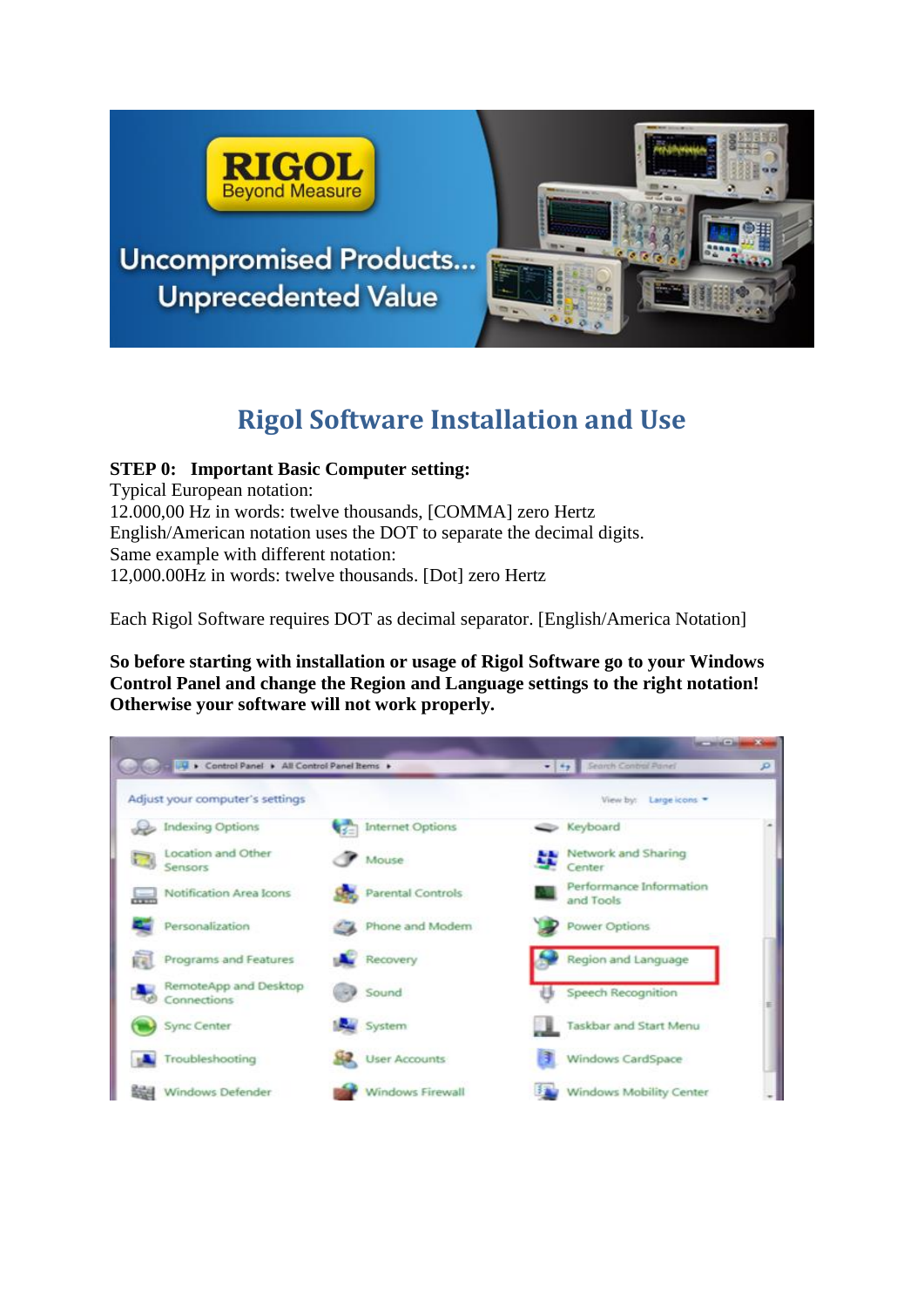### **STEP 1: Installation of Ultra Sigma**

#### **Important: First Install Software -> then connect Hardware!!**

Ultra Sigma is the base for all other Rigol Software tools and also recommended if you would like to do your own programming. It installs all the necessary files to be able to recognize the instruments when connected to the computer. It also installs the National Instruments VISA library (NI VISA) which is necessary for communicating thru SCPI Commands with our instruments.

It is recommended to download the latest version of Ultra Sigma from [www.rigol.eu](http://www.rigol.eu/) or [www.rigol.com](http://www.rigol.com/)

The Versions which is supplied on the Product CD might be not the latest one. For your reference the current version is: 00.01.06.00 (09/April/2014)

- After downloading the file, unpack the file and store it on your local hard disk.
- Make sure that **no** Chinese or unknown signs are within the directory or in the folder name. Otherwise the installation will stop with an error message. ("Unable to open archieve file")
- Start setup.exe which you can find in the unpacked folder.

*NOTE:* On Win 7 systems, the software must be installed using the Built-In Administrator user account. Please enable the Built-In Administrator account and use it for all software installation. User accounts with full administrative privileges will not work!

After the successful installation, you will find an ICON on your desktop. Double click and Ultra Sigma starts. Under Win7 you have to confirm/allow the execution of Ultra Sigma. Now it appears like this:

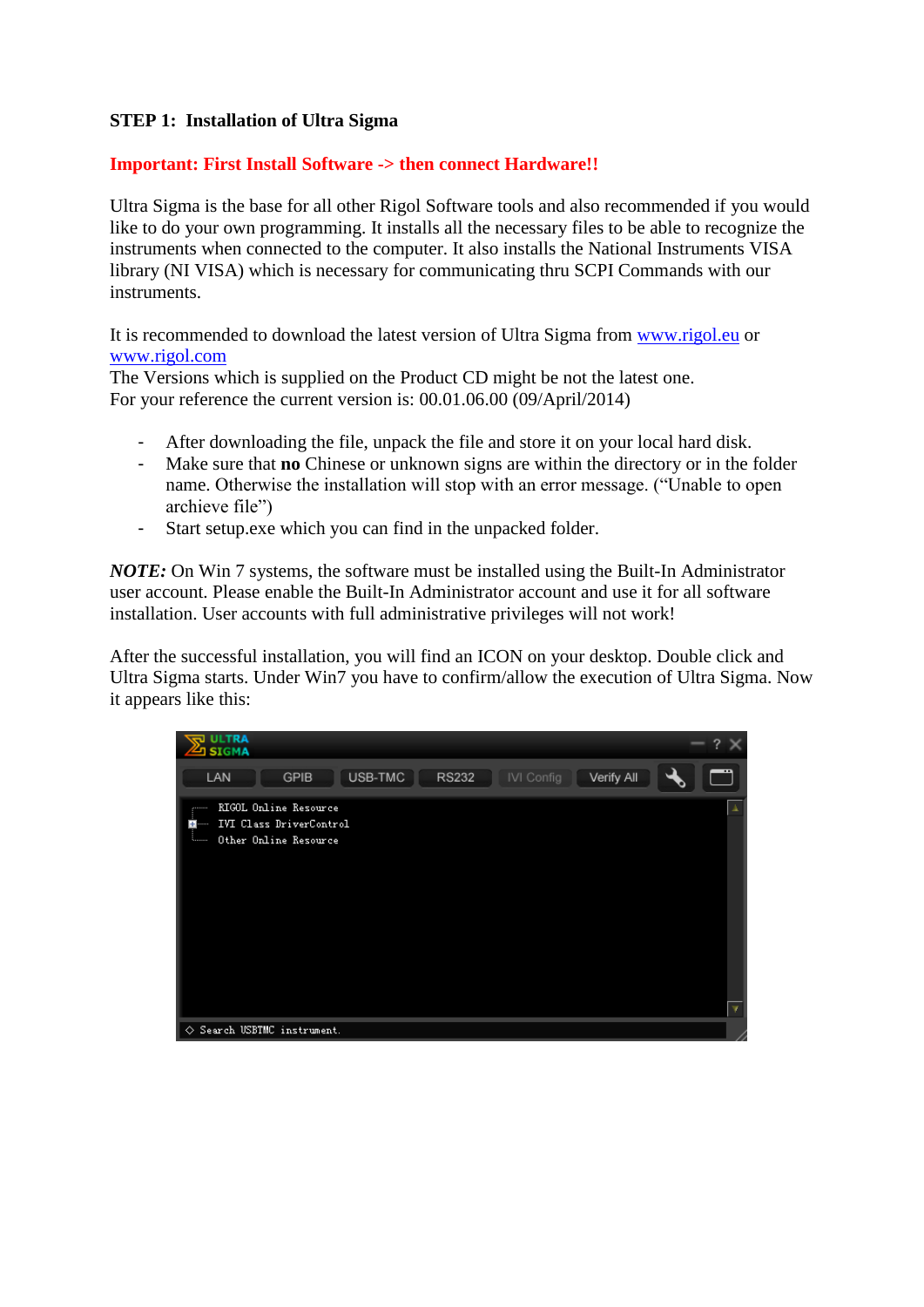Now please connect your Rigol Instrument thru USB to your computer. Windows will find a new USB Device and start "installing" the driver. After finishing this instrument will appear in your Ultra Sigma Window as follows:

| ULTRA<br>$\mathbb{Z}$ ] SIGMA                                                                                                                                       |  |
|---------------------------------------------------------------------------------------------------------------------------------------------------------------------|--|
| USB-TMC<br>LAN<br><b>GPIB</b><br>Verify All<br><b>RS232</b><br>IVI Config                                                                                           |  |
| RIGOL Online Recourt<br>DS1000Z<br>$\frac{1}{2}$ DS1104Z (USBO::0x1AB1::0x04CE::DS1ZB153200156::INSTR)<br>IVI Class DriverContron<br><br>Other Online Resource<br>. |  |
| Search USBTMC instrument.<br>♦                                                                                                                                      |  |

If you use LXI connection you have to add an additional step because the instrument is not automatically recognized from the system.

#### **Instrument connection thru LAN**

First click on the LAN button in the Header line of Ultra Sigma. Marked green in the screen shot above. The following form comes up.

| <b>Create LAW Instrument Resource</b>         |               |         |
|-----------------------------------------------|---------------|---------|
| Manual Input LAN Instrument IP<br>TEST<br>Add | <b>Remove</b> | 0K<br>盂 |
| Auto-detect of LAN Instrument<br>Search       |               |         |

Now click on the Search Button and the software starts searching Rigol Instruments. If the instrument is found it appears in the window and press ok.

| <b>Create LAW Instrument Resource</b>                |                                                |
|------------------------------------------------------|------------------------------------------------|
| Manual Input LAN Instrument IP<br><b>TEST</b><br>Add | 0K<br>Remove.<br>TCPIP::192.168.178.121::INSTR |
| Auto-detect of LAN Instrument<br>Search              |                                                |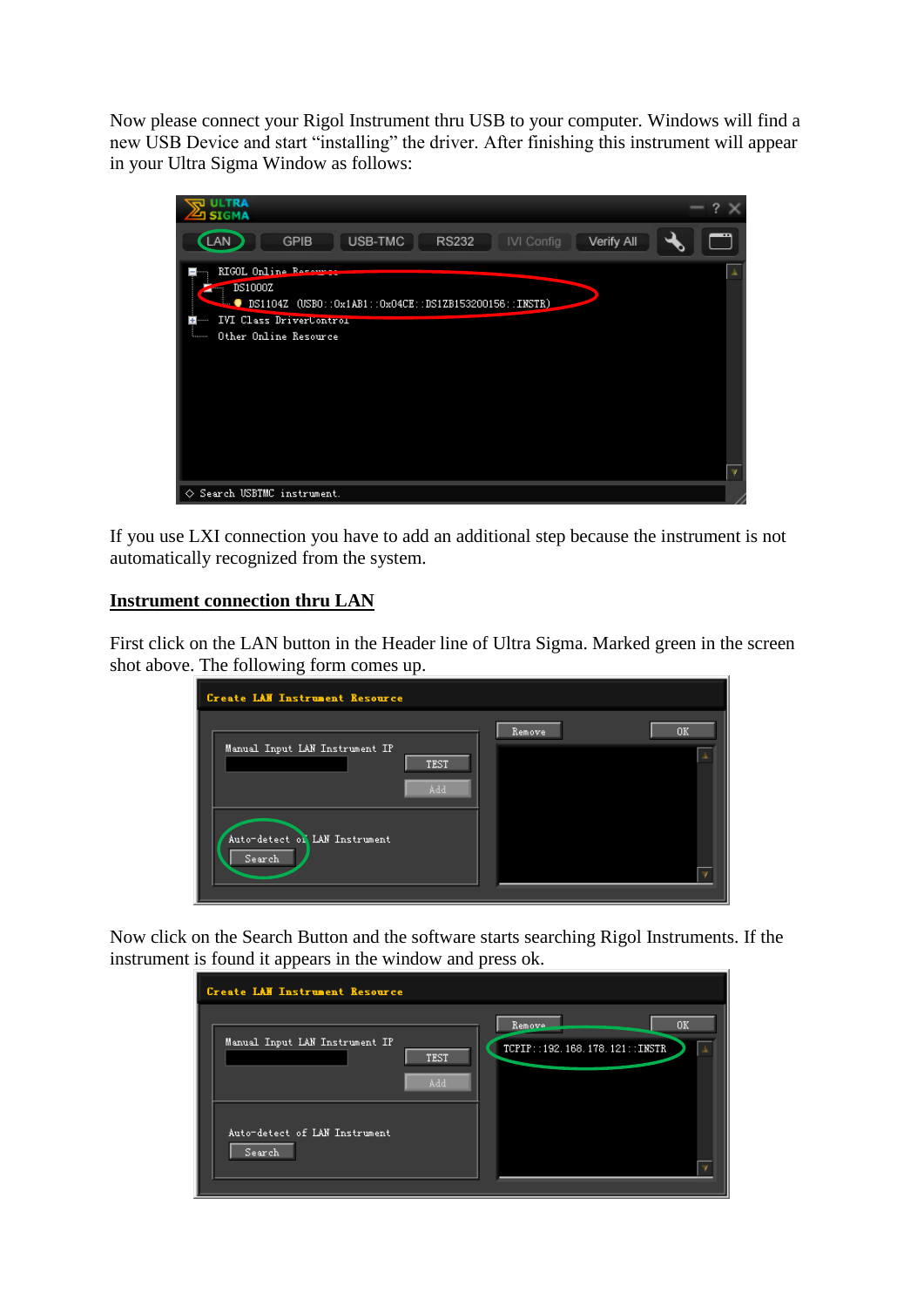The addition Instrument will now also appear in the main form of Ultra Sigma.



Right Mouse Click on the line (in this example: DS1104Z (USB0::0x04CE…) brings up a small menu. This can be extended with Mouse-over Operation. See below



In the following the two main functions:

- **Print Screen** -> very useful to bring screen prints to your PC, especially for scopes and spectrum analyzers
- **SCPI Panel Control** -> send and receive commands or data -> useful for debugging see example below:

| DS1104Z (USB0::0x1AB1::0x04CE::DS1ZB153200156::INSTR)09.04.2014 16:48:59.413         | $\mathbf x$<br>⋴         |
|--------------------------------------------------------------------------------------|--------------------------|
| Input Command<br><b>SCPI</b> Connand:                                                |                          |
| $*IDM?$                                                                              |                          |
| Send Command<br><b>Read Response</b>                                                 | Send & Read<br>Base      |
|                                                                                      |                          |
| <b>History Display</b><br>Current Return Value<br>Current Return Value Graph         |                          |
| * Connected to: USB0::0x1AB1::0x04CE::DS1ZB153200156::INSTR_<br>$\rightarrow *$ IDN? | <b>Communication Log</b> |
| ← (Return Count:51)<br>RIGOL TECHNOLOGIES, DS1104Z, DS1ZB153200156, 00. 04. 00       | Send and Receive         |
|                                                                                      |                          |
|                                                                                      |                          |
|                                                                                      |                          |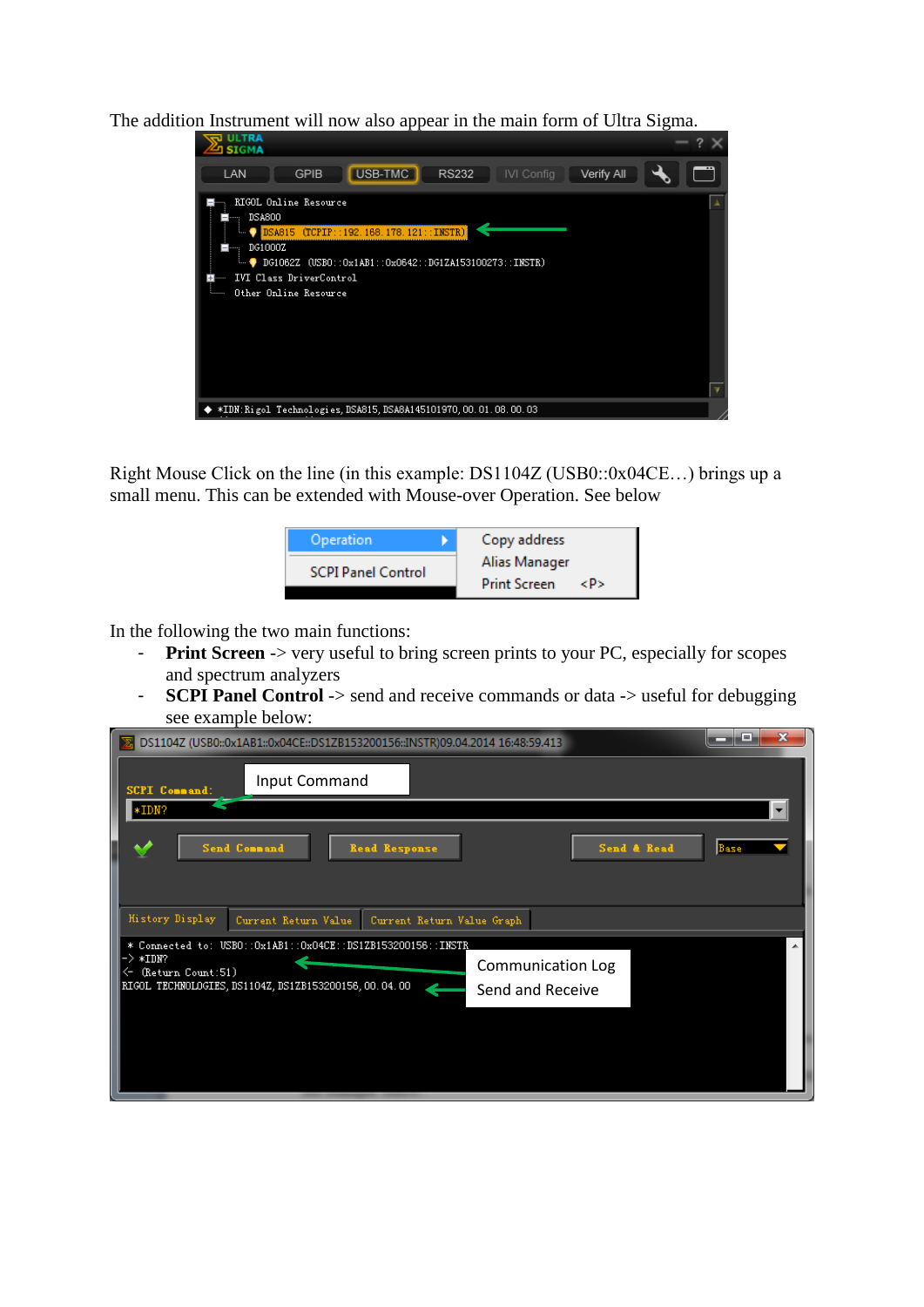## **STEP 2: Installation of Rigol Software**

| WHAL IS AVAIIAUL.            |                 |                           |                   |
|------------------------------|-----------------|---------------------------|-------------------|
| <b>Software Name</b>         | Used with       | <b>Available versions</b> | Price (List, net) |
| <b>Ultra Station</b>         | DG1kZ, DG4, DG5 | <b>Basic version</b>      | Free of charge    |
|                              |                 | Advance version           | $76.-\epsilon$    |
| Ultra Wave                   | DG1022, DG1022A | <b>Basic version</b>      | Free of charge    |
| Ultra Spectrum               | DSA815, DSA1000 | <b>Basic version</b>      | $188.$ -€         |
| <b>Ultra Power</b>           | DP1000          | <b>Basic version</b>      | Free of charge    |
| <b>Ultra IQ Station</b>      | DSG3000-I/Q     | <b>Basic version</b>      | Free of charge    |
| Ultra Acquire                | M300            | <b>Basic version</b>      | Free of charge    |
|                              |                 | Advanced version          | $664.$ -€         |
| <b>Ultra Scope</b> (Eseries) | <b>DS1000E</b>  | <b>Basic version</b>      | Free of charge    |
| <b>Ultra Scope</b> (Dseries) | <b>DS1000D</b>  | <b>Basic version</b>      | Free of charge    |
| <b>Ultra Scope</b> (Bseries) | <b>DS1000B</b>  | Basic version             | Free of charge    |

Rigol offers different control / measurement Software tools. Please find below short overview what is available:

Each Software Tool which has to be purchased can be installed without license key and offers a 15 day evaluation period which all features available.

After you have successful finished STEP 0 and STEP 1 you can install the Rigol Software tools. Same procedure as above for Ultra Sigma installation:

- After downloading the file, unpack the file and store it on your local hard disk.
- Make sure that **no** Chinese or unknown signs are within the directory or in the folder name. Otherwise the installation will stop with an error message. ("Unable to open archieve file")
- Start xxx setup.exe which you can find in the unpacked folder.

If you have installed Ultra Sigma with the default directory the corresponding Software Tools will be installed in the following directory structure.